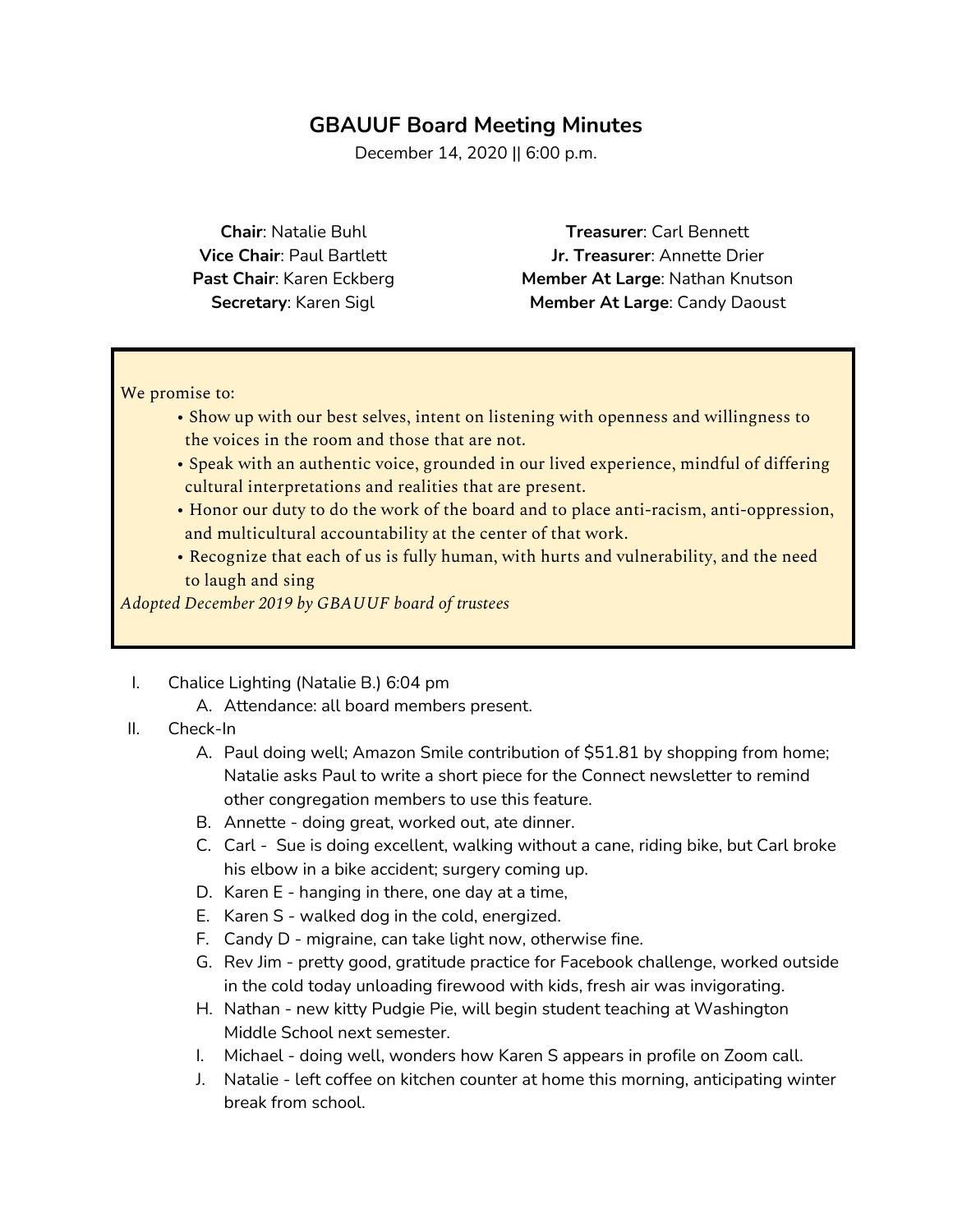- III. Open forum and welcome to guests
	- A. Guest: Michael P.
- IV. Consent Agenda
	- A. Minutes Natalie motioned to approve November minutes, seconded by Nathan.
- V. Minister Report Zoom bombing during Sunday service on December 6th; Katina D. worked wonders, researched safety options and all worked out well, good security measures now in place, all Zoom meetings now have waiting rooms. Annette felt relieved this Sunday to get through the service and breakout session with no incidents.
- VI. Discussion Agenda
	- A. Stewardship Team (Carl B)
		- 1. January pledge testimonials Jim, Janice, Paul, Candy, will have a meeting soon to discuss canvas; pledge period will be February.
		- 2. SASE pledge envelopes, \$.63 to \$.69, can buy 5 or 500. Natalie suggests only some people would require a SASE, as many would reply on-line. Could also send just an addressed envelope without stamp. About 15 pledges came in electronically this year. Karen E described last year's process; described how to use Breeze to print or send statements electronically; suggests slowly converting over to electronic communications and getting members used to using Breeze themselves to check on their contributions, update their own contact info, etc. Natalie suggests purchasing the SASEs for use. Candy requests to purchase 500 envelopes, as they will always be used (motion not required); Annette will purchase. Carl requests that Karen E join the next canvas committee meeting to provide Breeze expertise.
		- 3. Carl has invited several people to join Finance committee, waiting for responses; currently the committee consists of Carl, Annette, and Sam V. Natalie will follow up with Carl on what is needed from the Board chair in regard to canvas.
	- B. Program Team
	- C. Religious Enrichment Team
	- D. Social Justice Team
	- E. Building/Facilities Team Michael found a snow plower, will clear front parking lot only and path to front door. Light bulb came back on, may not be burned out; will watch.
- VII. Old Business
	- A. Visa Card Carl and Annette were going to craft a message, and leave for Karen E to send to bank. Carl reports they decided to leave as is. Michael or Cheyenne can get credit card numbers from Annette, Carl or Sam to make purchases on-line. Currently reimbursing Michael for various purchases; will continue using this method.
	- B. Updating Directory email sent out to all on 12/4; receiving responses and making updates (Natalie & Cheyenne). Carl has been able to add photo to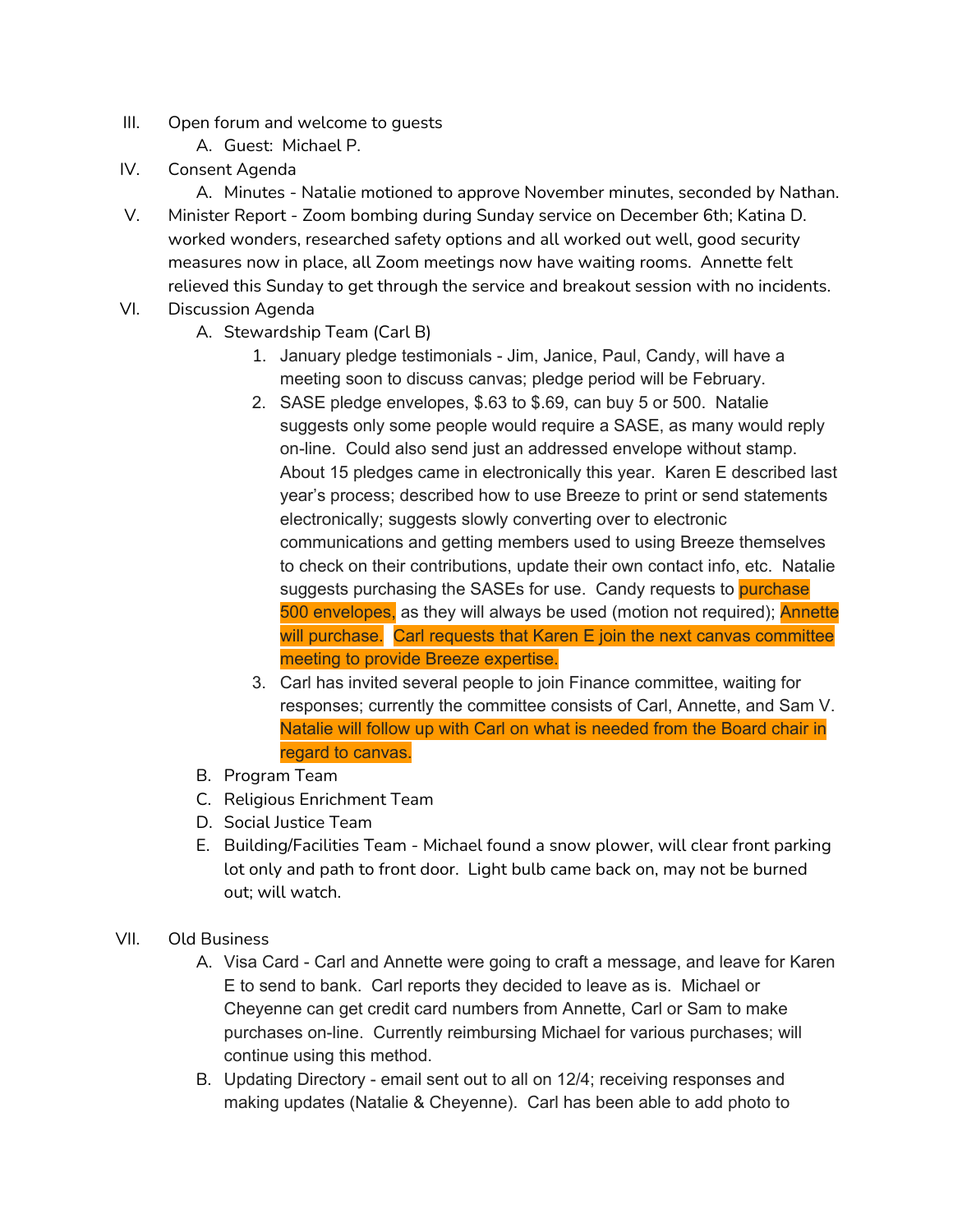Breeze, will describe process for Natalie so she can write a procedure and teach Cheyenne.

- C. Citizens United Natalie added note in Connect to notify congregation of the Board's support of this initiative.
- D. Safety Coordinator Natalie reached out to Mark Goldstein; Mark is reviewing the policy, will join our January meeting.
- VIII. New Business
	- A. Website updating (Natalie) Katina has been in charge of for many years; would like to train our office admin to do some of the minor, routine updates - Annette & Karen E voiced support for this idea. Natalie asks whether we need to update Cheyenne's job description. Karen E suggests discussing with Cheyenne during review, perhaps offer additional hour per week? Carl suggests this may be a win-win for everyone as Cheyenne may be looking for additional hours.
	- B. Reaching out to MIAs (Natalie) Caring team sent out letters, this may have been a good first step. Don't want to pressure. Hold off on further communication.
	- C. Extending Rev. Jim's contract (Carl B) proposes we budget for next year, extend contract, want to mention during January quarterly town hall; Rev Jim leads several small group discussions - Annette mentions these are great and valuable. Karen E asks whether Rev Jim wants to continue. Natalie meets every other Sunday with Jim and other fellowship chairs - discussions are ongoing. Natalie motions to extend Rev Jim's contract, Carl seconds, all approved.
	- D. Bereavement Pay for Cheyenne? (Carl B) Cheyenne's father passed away unexpectedly, suggests 8 hours of pay. Carl motioned, Candy seconded, all approved. Carl previously paid.
	- E. Annual Employee Reviews (Natalie, Paul, Karen E) Natalie will coordinate dates and times in January for review meetings with Andy and Cheyenne, with Paul & Karen E. Karen E will supply info she has.
	- IX. Review Action Items see above, highlighted in orange.
	- X. Check Out
		- A. Paul doing well, enjoying retirement.
		- B. Nathan good
		- C. Karen E good, days are pottery studio centric, workout at home, working on a show at the Neville, bee-related.
		- D. Carl one arm, doing great
		- E. Annette doing great, good meeting
		- F. Michael doing wonderfully, spent time with Chip & Karen Bircher this morning, had a good day.
		- G. Candy feeling okay, inquires about looking for 3 volunteers to go into the office to do envelope stuffing, etc., also as back-ups for Cheyenne should she need to be absent from the office - table discussion till next month.
		- H. Natalie looking forward to nightly bowl of ice cream.
		- I. Karen Betty (White) left lap, was able to keep up with typing comments.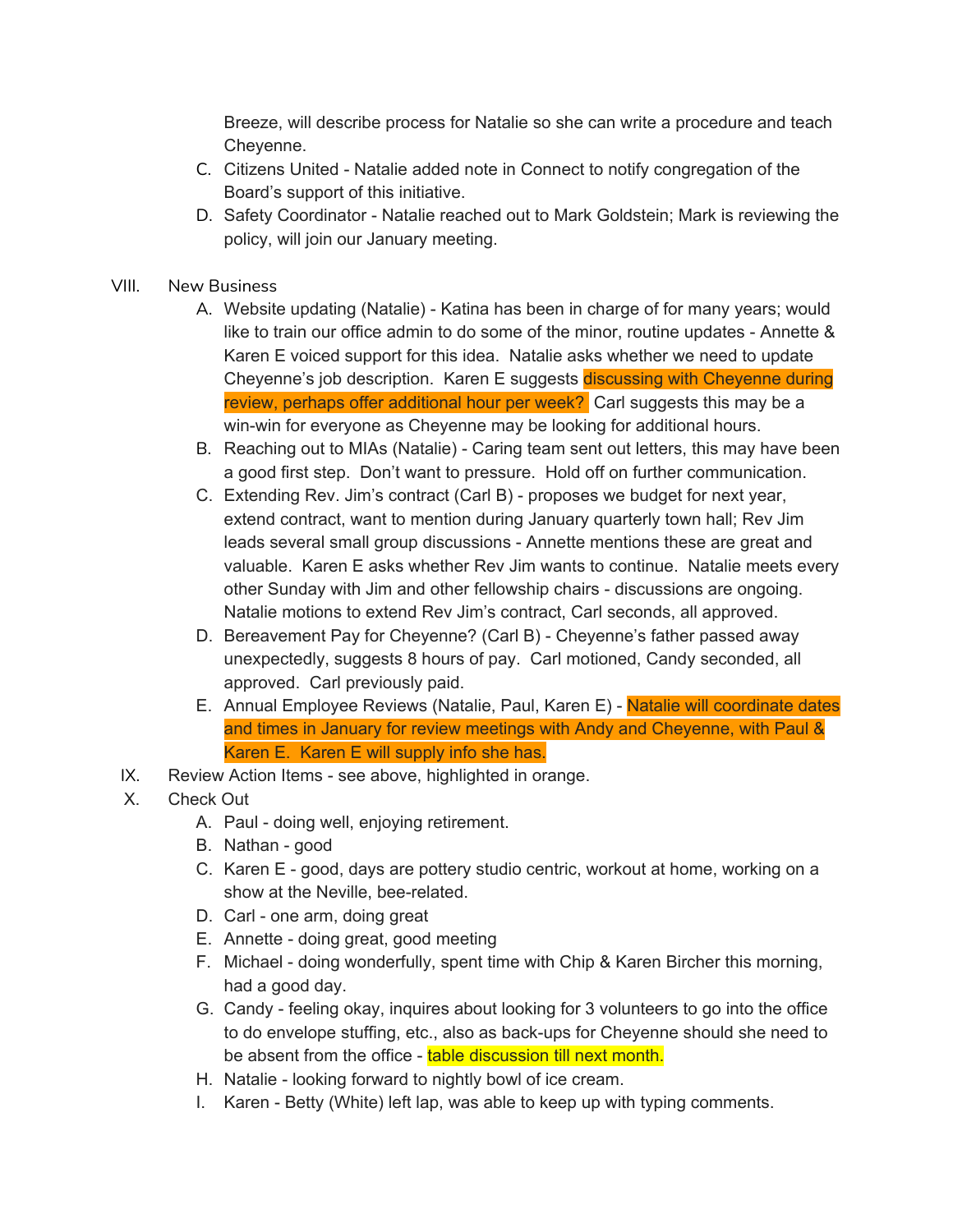Adjourn - motion to adjourn by Candy, Karen E. seconded, all approved. Meeting XI. adjourned at 7:09 pm.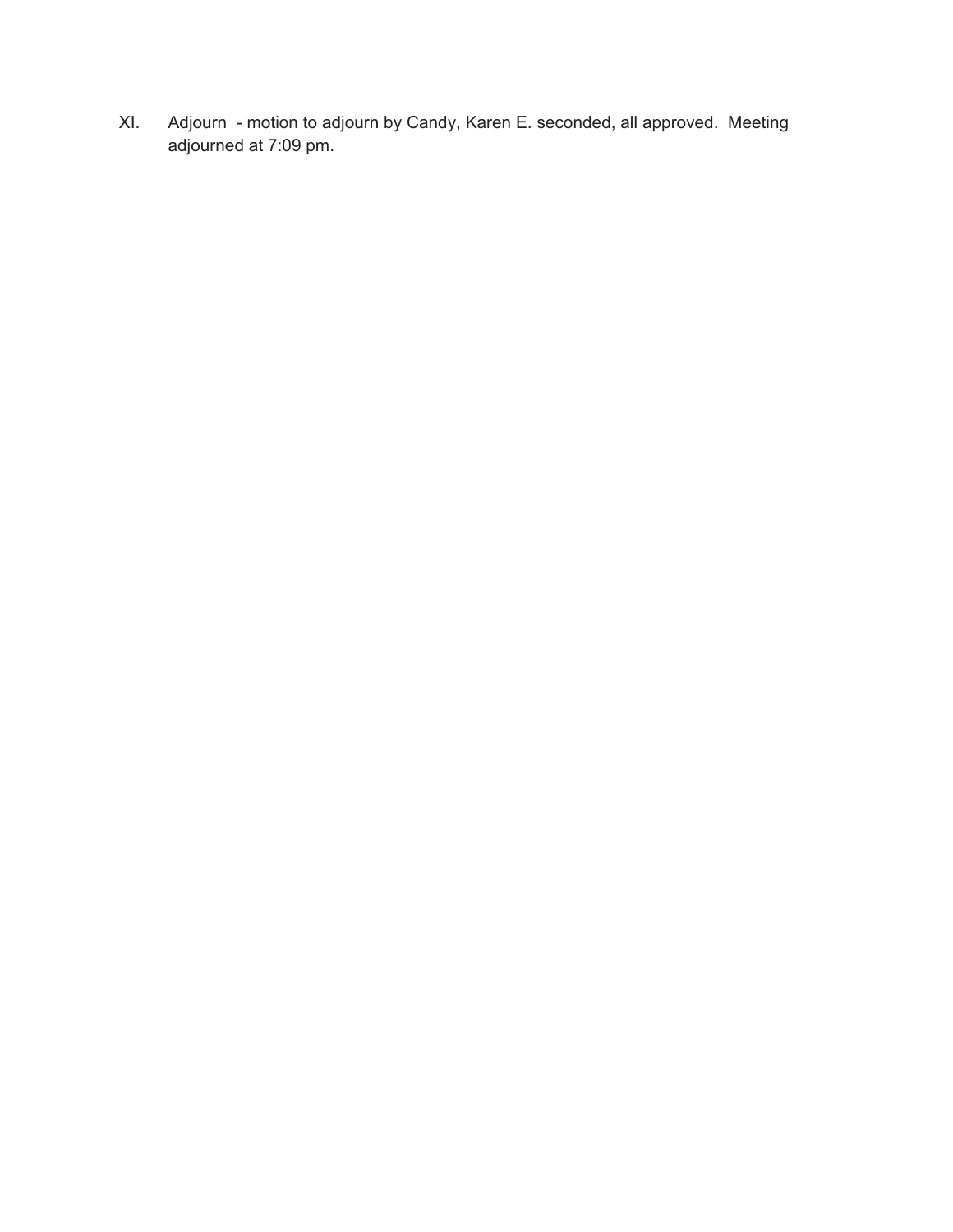# **November**

| <b>Checking Account 7272</b>              |              |
|-------------------------------------------|--------------|
| Previous Statement Balance as of 10/31/20 | \$16,493.86  |
| Deposits and other Credits                | \$3,754.09   |
| <b>Checks Transfers and other Debts</b>   | \$5,599.47   |
| Current Statement Balance as of 11/30/20  | \$14,648.48  |
| <b>Savings Account 7281</b>               |              |
| Previous Statement Balance as of 10/31/20 | \$20,073.35  |
| Intrest (0.45600%)                        | \$1.54       |
| Current Statement Balance as of 11/30/20  | \$20,074.89  |
| Mortgage 0423                             |              |
| Current Statement Balance as of 11 /7/20  | \$204,229.16 |
|                                           |              |

#### Year to Date Financials FY 2020-2021

| Month              | <b>Checking Account #7272</b> | <b>Savings Account #7281</b> | Mortgage #0423 |         |  |
|--------------------|-------------------------------|------------------------------|----------------|---------|--|
| July               | \$17,238                      | \$20,067                     | s              | 206,865 |  |
| August             | \$19,680                      | \$20,069                     |                | 206,062 |  |
| September \$17,773 |                               | \$20,071                     |                | 205,538 |  |
| October            | \$16,494                      | \$20,073                     | s              | 204,834 |  |
| November \$14,648  |                               | \$20,075                     | \$             | 204,229 |  |
| <b>December</b>    |                               |                              |                |         |  |
| January            |                               |                              |                |         |  |
| February           |                               |                              |                |         |  |
| March              |                               |                              |                |         |  |
| April              |                               |                              |                |         |  |
| May                |                               |                              |                |         |  |
| June               |                               |                              |                |         |  |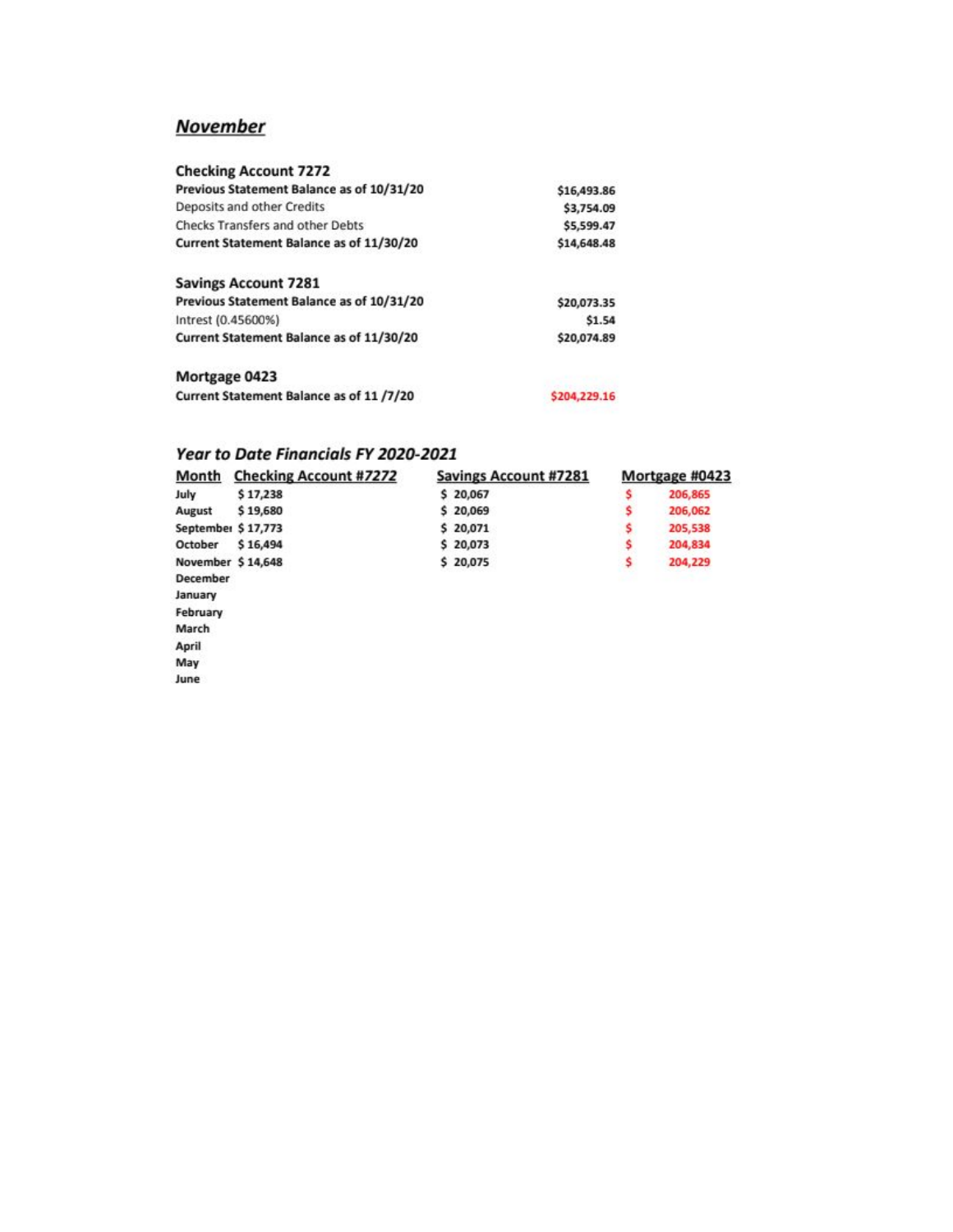## Facilities Report for the December Board Meeting - 12/14/20

This last month or so:

Placing stakes for snow plow boundaries. (in progress / 2 bollard markers left) Finished catching this year's cabal of mice. (seems to be over) 11/20 Interviewed Phil for snow plowing. 12/4 Interviewed Dave for snow plowing. 12/7 Chose and informed Dave Hanold as our snow removal service. Noticed lamp failure on north wall in back.

Sincerely, Michael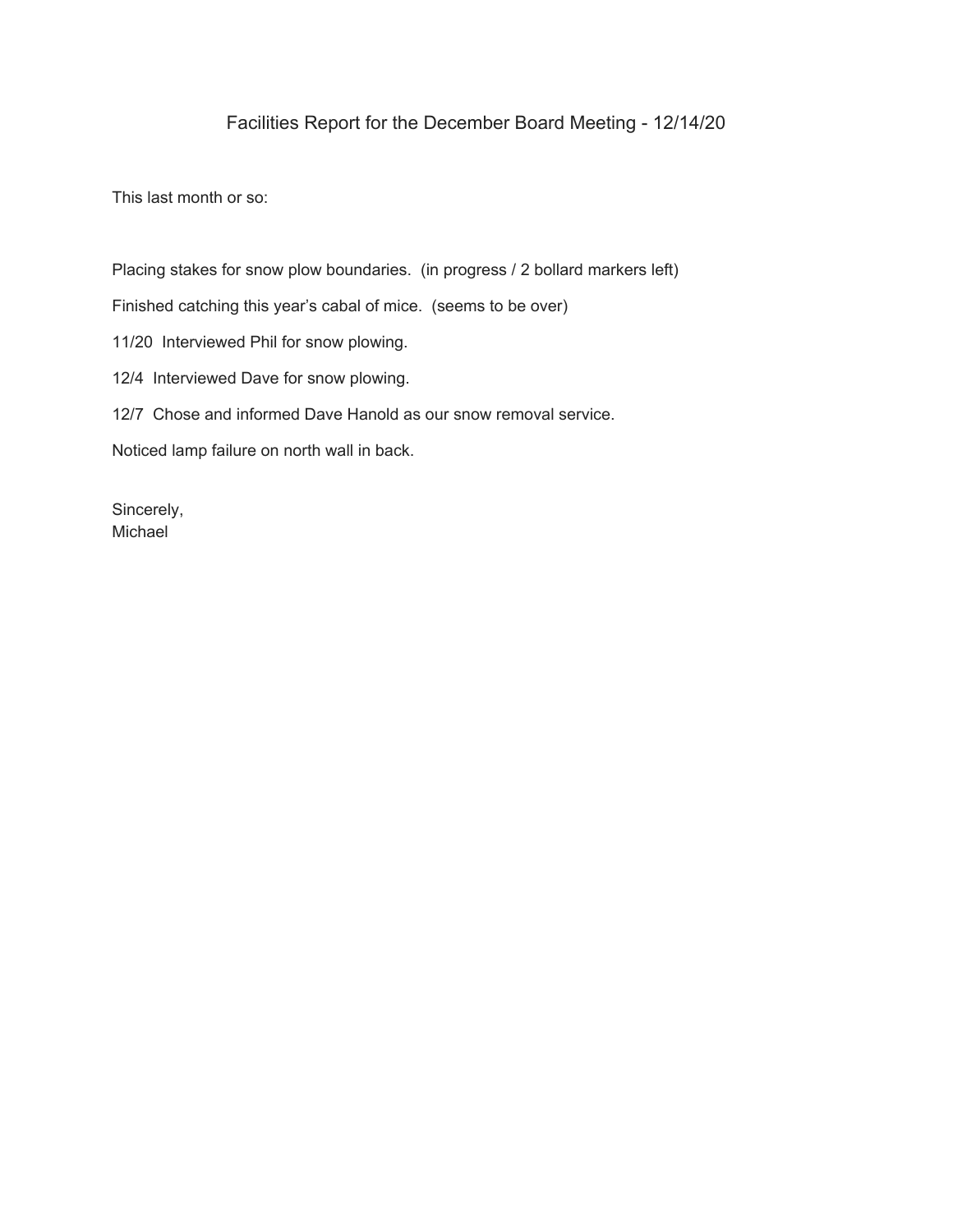### GREEN BAY AREA UNITARIAN UNIVERSALIST FELLOWSHIP MONTHLY REPORT TO THE BOARD OF DIRECTORS

#### NOVEMBER 2020

Monthly Duties:

- Clean & sanitize
- Maintain office hours MWF 12pm-2pm
- Review GBAUUF FaceBook and website
- Update Breeze software
- Update weekly newsletter
- Check & respond to emails
- Check & respond to voicemails
- Update Google Calendar
- Check and sort mail
- Print previous newsletters & put in binder
- Water plants weekly
- Submit bi-weekly work hours
- Ordered office supplies and boxes
- Get pill bottle donation ready for shipment
- Empty dehumidifier downstairs
- Submit Monthly report

Submitted by: Cheyenne Miller, Office Manager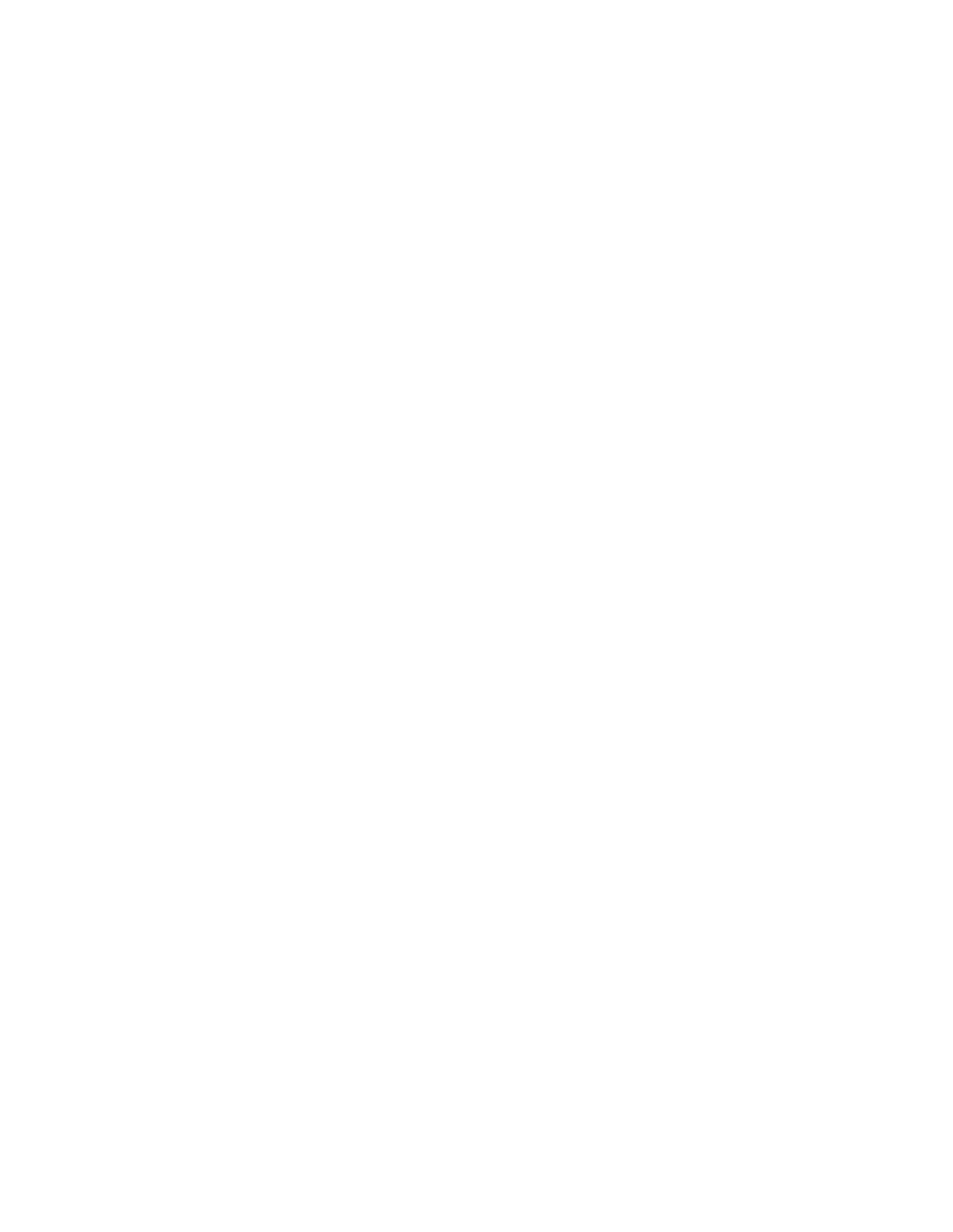|                                         |                               | <b>October GBAUUF Treasure Report</b>    |                              |             |                |    |         |
|-----------------------------------------|-------------------------------|------------------------------------------|------------------------------|-------------|----------------|----|---------|
| <b>Checking Account 7272</b>            |                               |                                          |                              |             |                |    |         |
| Previous Statement Balance as of9/30/20 |                               |                                          |                              | \$17,772.99 |                |    |         |
| Deposits and other Credits              |                               |                                          |                              |             | \$2,923.87     |    |         |
| Checks Transfers and other Debts        |                               |                                          |                              | \$4,203.00  |                |    |         |
|                                         |                               | Current Statement Balance as of 10/31/20 |                              |             | \$16,493.86    |    |         |
| <b>Savings Account 7281</b>             |                               |                                          |                              |             |                |    |         |
|                                         |                               | Previous Statement Balance as of 9/30/20 |                              |             | \$20,071.33    |    |         |
| Intrest (0.45600%)                      |                               |                                          |                              |             | \$2.02         |    |         |
|                                         |                               | Current Statement Balance as of 1o/31/20 |                              |             | \$20,073.35    |    |         |
| Mortgage 0423                           |                               |                                          |                              |             |                |    |         |
|                                         |                               | Current Statement Balance as of 11 /5/20 |                              |             | \$204,229.16   |    |         |
|                                         |                               | Year to Date Financials FY 2020-2021     |                              |             |                |    |         |
| Month                                   | <b>Checking Account #7272</b> |                                          | <b>Savings Account #7281</b> |             | Mortgage #0423 |    |         |
| <b>July</b>                             | \$17,238                      |                                          | ¢                            | 20,067      |                | ś, | 206.062 |
| <b>August</b>                           | \$19,680                      |                                          | 亥                            | 20,069      |                | š. | 205.538 |
| <b>Sentember</b>                        | \$17.773                      |                                          | ¢                            | 20,071      |                | ŝ  | 204.834 |
| October                                 | \$16.494                      |                                          | ś,                           | 20.073      |                | ś, | 204.229 |
| November                                |                               |                                          |                              |             |                |    |         |
| December                                |                               |                                          |                              |             |                |    |         |
| <b>January</b>                          |                               |                                          |                              |             |                |    |         |
| February                                |                               |                                          |                              |             |                |    |         |
| March                                   |                               |                                          |                              |             |                |    |         |
| April                                   |                               |                                          |                              |             |                |    |         |
| May                                     |                               |                                          |                              |             |                |    |         |
| June                                    |                               |                                          |                              |             |                |    |         |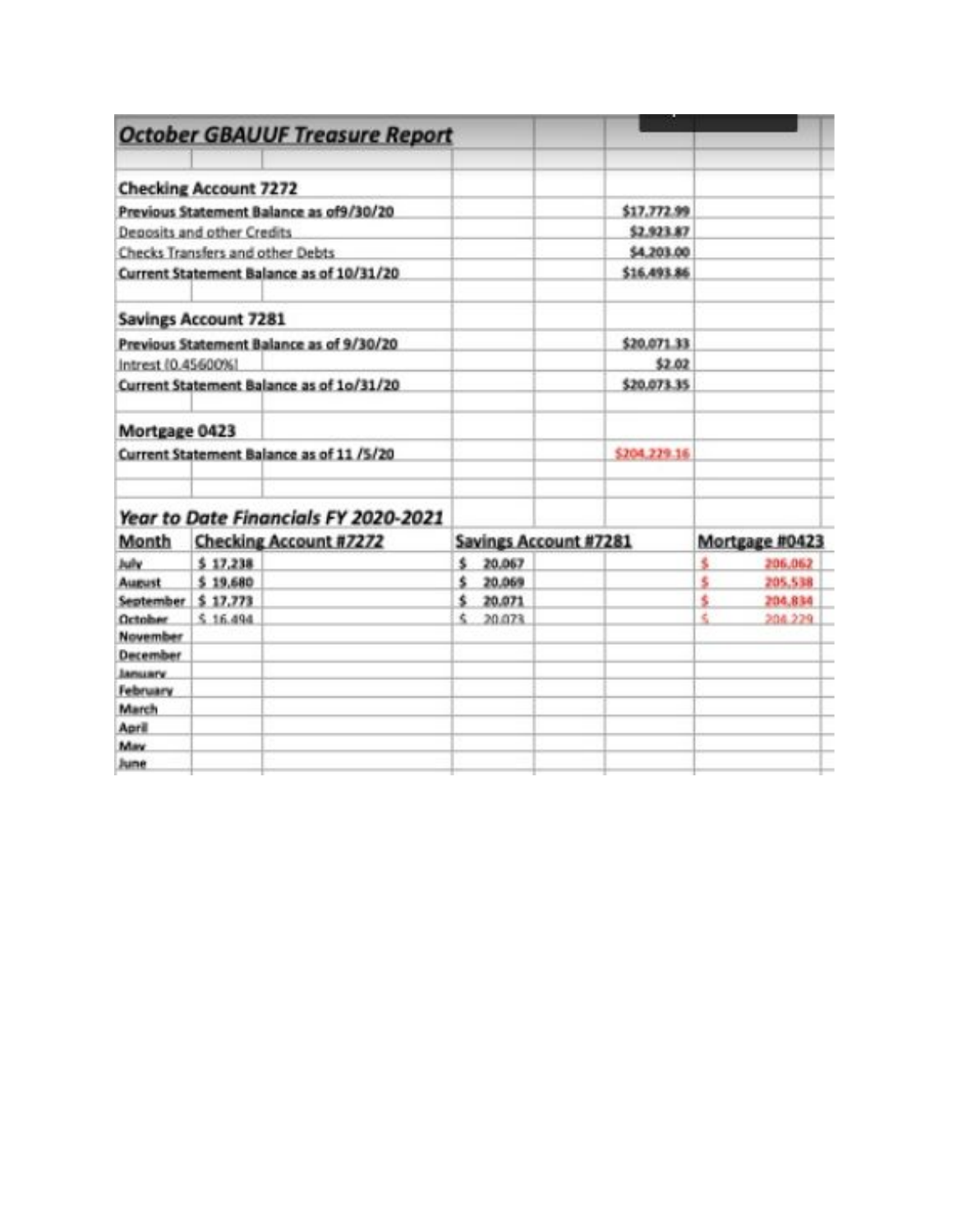#### Green Bay Area Unitarian Universalist Fellowship

#### Office Manager's

#### Monthly Report for October 2020

- Clean & sanitize
- Check & sort mail
- Check & respond to voicemails & emails
- · Update weekly newsletter
- Print out & file a copy of the weekly newsletter in binder
- Print out & file a copy of the monthly board meeting minutes in binder
- · Update Google calendar
- Email all weekly joys & announcements to weekly facilitator
- Collect payments for special coffee orders
- Water plants
- Vacuum office floor
- Empty dehumidifier downstairs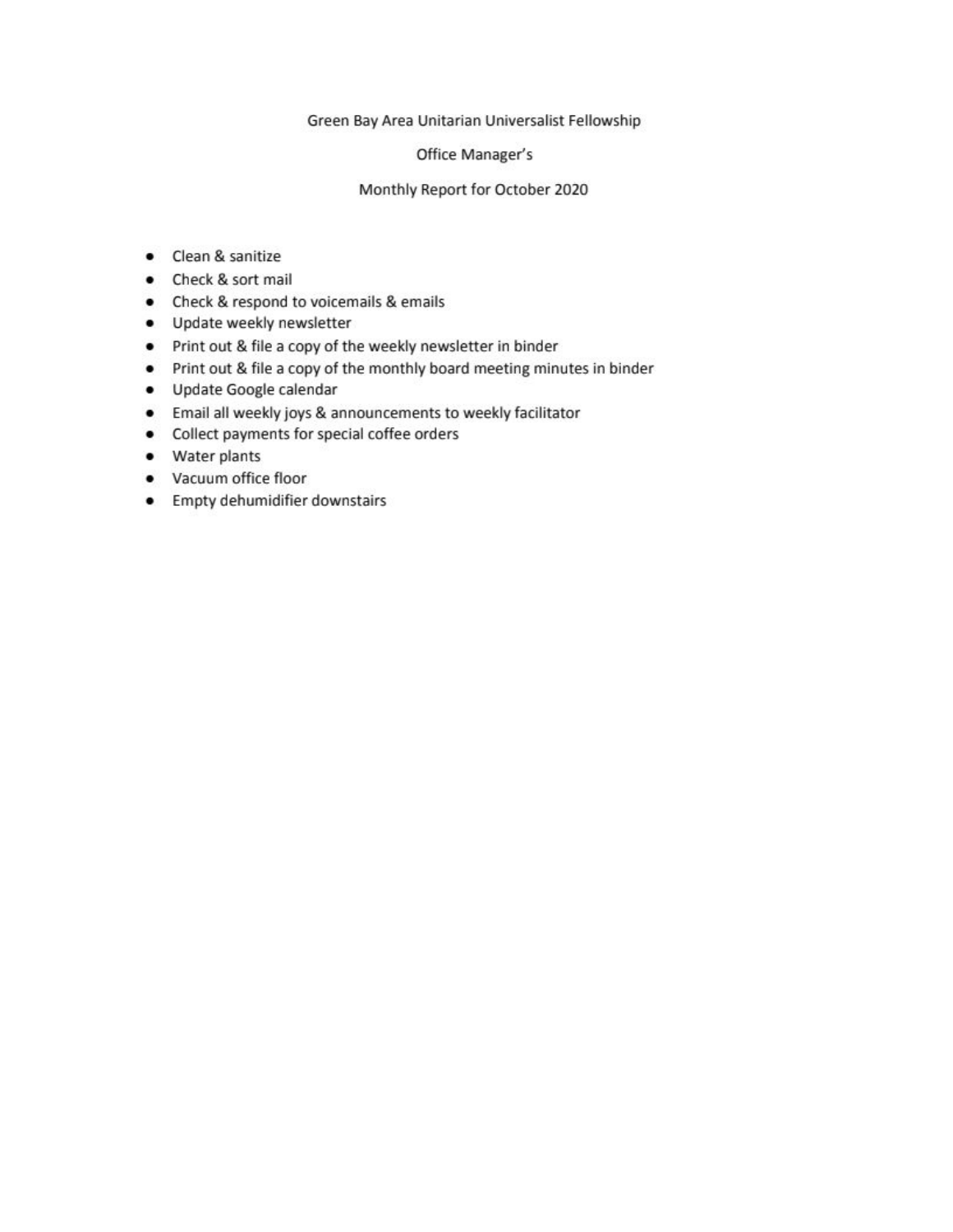Facilities Report for the November Board Meeting - 11/09/20

This last month or so:

Placing stakes to mark snowplowing boundaries. (in progress)

Catching this year's cabal of mice. (in progress)

Looking for a new Snow Plowing Service. (in progress) Steve Gruselle is no longer plowing.

Carl and John Dreier removed the concrete parking stops in front of the Fellowship. (complete)

Sincerely, Michael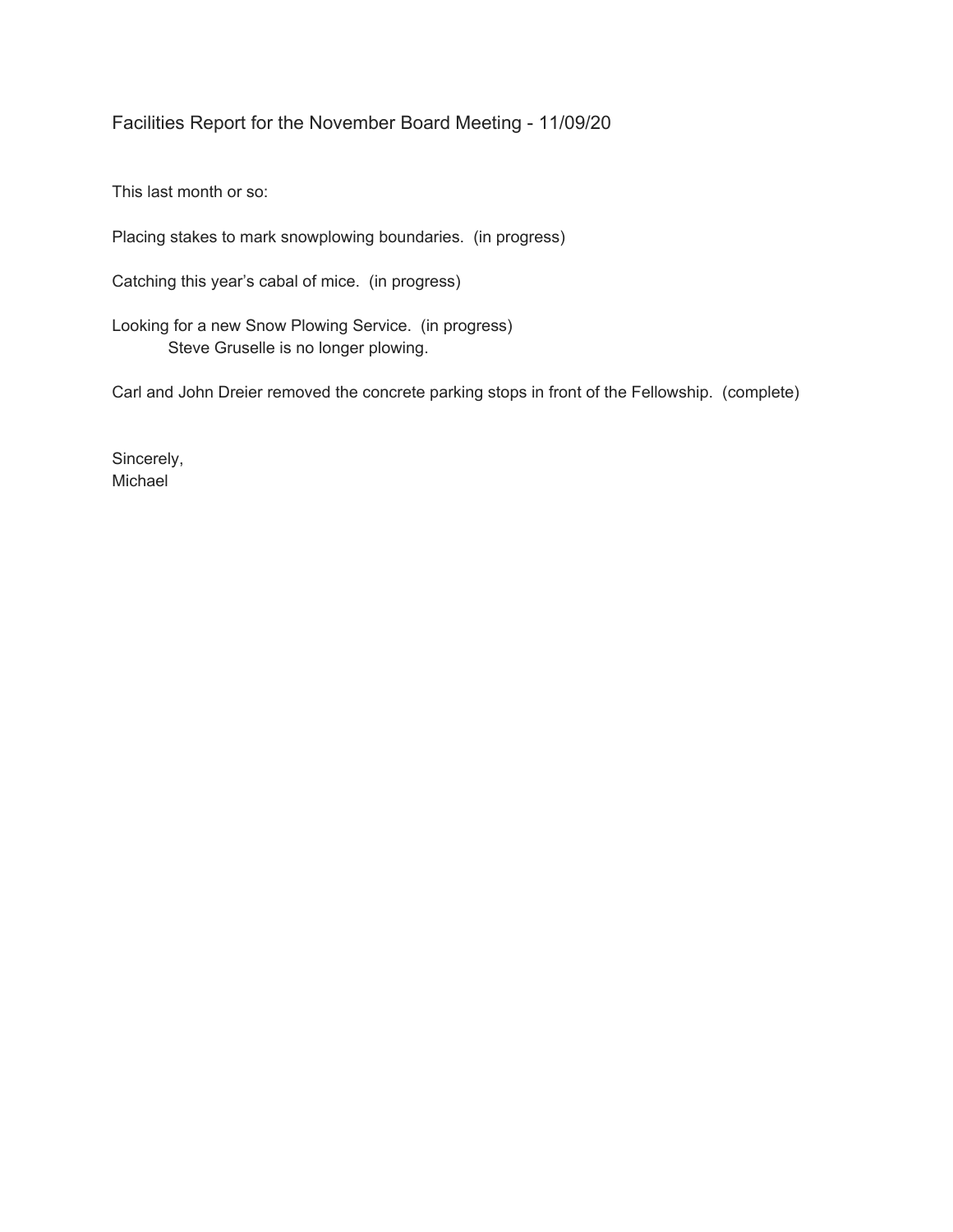## GBAUUF STEWARDSHIP POLICY

### 11/2/2020

OBJECTIVE: This policy defines the general process by which GBAUUF raises funds to cover its annual operating budget. This budget includes all operating expenses during the fiscal year, which commences on July 1 each year and ends on June 30 of the following year.

SCHEDULE: As general practice, the following schedule should be followed to solicit pledges from members and build the annual budget:

- First Monday in November The Finance Committee meets and sets a specific schedule for the upcoming effort to solicit funds and prepare an operating budget.
- First Monday in December The following paperwork should be prepared and finalized:
	- o A letter from the Board Chair announcing our upcoming Pledge Drive including a due date for pledges to be returned to the Finance Committee.
	- $\circ$  A revised pledge form.
	- $\circ$  An informational sheet describing how to make contributions from a mandatory IRA distribution.
	- $\circ$  A fair giving guide with a graphic display of our Fellowship's giving levels for the previous year.
	- o A request form to go to each GBAUUF committee and group asking for their funding needs for the next fiscal year.
	- $\circ$  Send out pledge form with Tax information by January 31st. (self-addressed envelope plus pledge status)
- January Testimonials (5 minutes each) During Breakout sessions while meeting remotely (Zoom).
	- $\circ$  1<sup>st</sup> Sunday Personal experience from an Old Member
	- $\circ$  2<sup>nd</sup> Sunday Recap of the Fellowship History
	- $\circ$  3<sup>rd</sup> Sunday Description of last fiscal year accomplishments from Caring **Committee**
	- $\circ$  4<sup>th</sup> Sunday Rev, Jim Coakley thoughts on GBAUUF future.
- First Sunday in Feb
	- $\circ$  Chair's Vision for moving forward (10 minutes max)
	- o Pledge letter and supporting information is given to Fellowship members. (Electronic version in UU Connect)\_
- Last Sunday in February Completed pledge forms are returned to the Finance Committee. Treasure and co-treasure to enter pledges into Breeze.
- Send any late pledges to Co-treasurer.